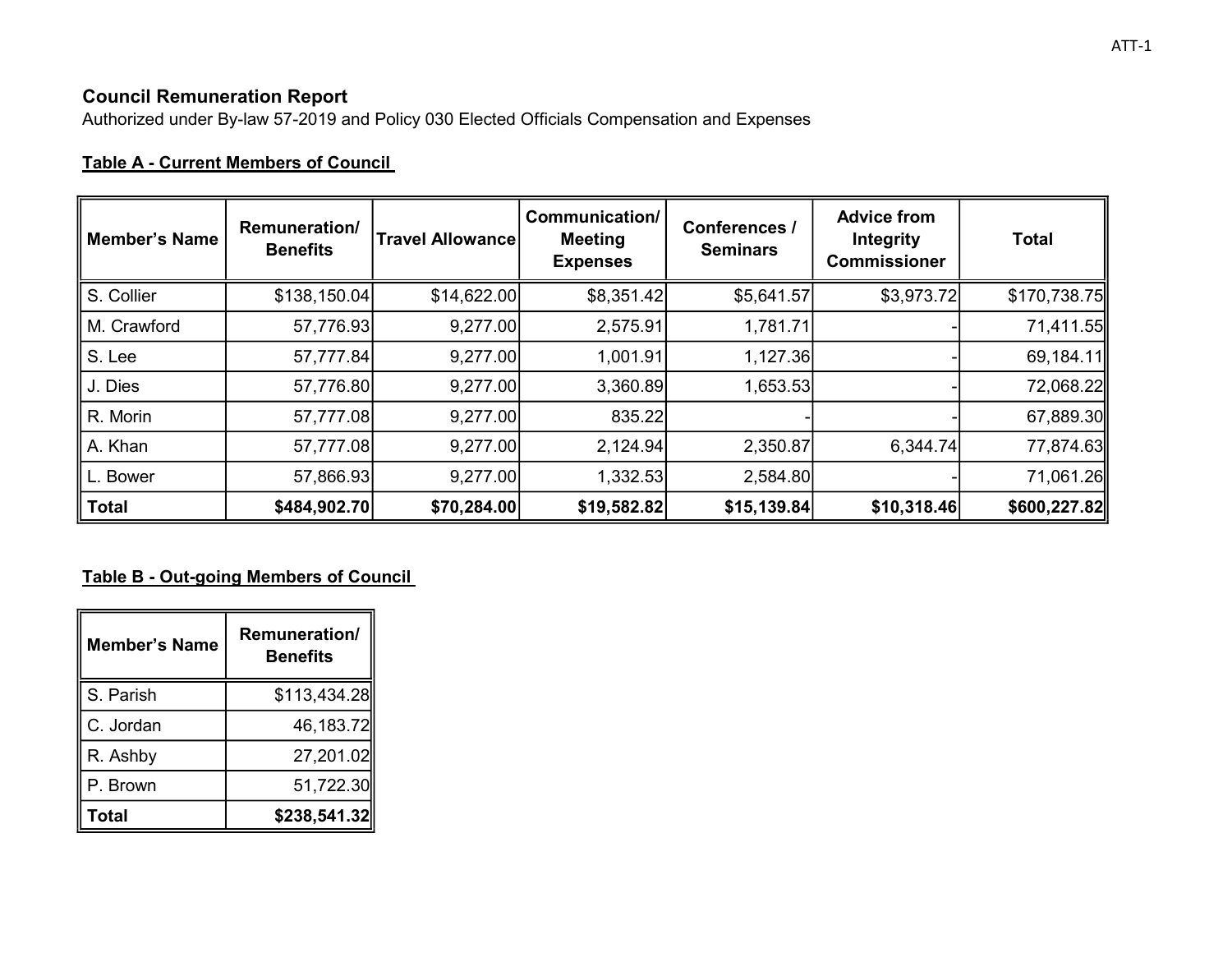#### Table C - Ajax Council Appointees - Veridian Corporation

| Veridian Corporation (January to March 2019)                                       |            |          |            |  |
|------------------------------------------------------------------------------------|------------|----------|------------|--|
| <b>Training / Meetings</b><br><b>Member's Name</b><br><b>Remuneration</b><br>Total |            |          |            |  |
| Shaun Collier                                                                      | \$1,897.38 | \$0.00   | \$1,897.38 |  |
| Joanne Dies                                                                        | 1,897.38   |          | 1,897.38   |  |
| Uim Macpherson                                                                     | 3,060.24   | 3,265.00 | 6,325.24   |  |
| \$10,120.00<br>∥Total<br>\$6,855.00<br>\$3,265.00                                  |            |          |            |  |

Table D - Ajax Council Appointees - Ajax Municipal Housing Corporation

| <b>Ajax Municipal Housing Corporation</b> |                    |  |
|-------------------------------------------|--------------------|--|
| <b>Member's Name</b>                      | <b>Conferences</b> |  |
| Jackie Baker                              |                    |  |
| lOliver Forbes                            | 943.55             |  |
| Kenrick Jean-Pierre                       |                    |  |
| Ludlow Williams                           |                    |  |
| Marilyn Crawford                          |                    |  |
| Rob Tyler Morin                           |                    |  |
| Гоtal                                     |                    |  |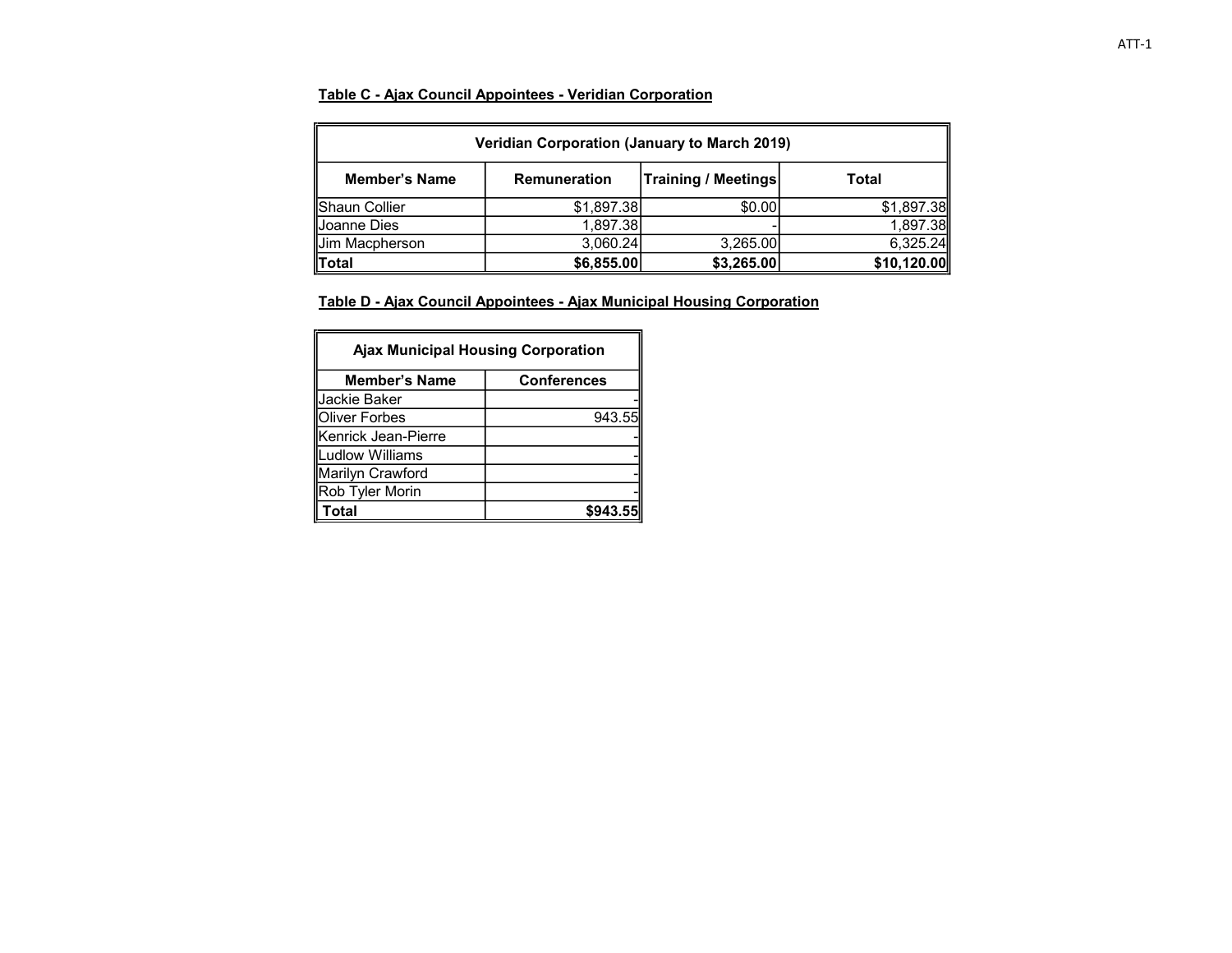#### Table E - Ajax Council Appointees - Ajax Library Board

| <b>Ajax Library Board</b>                          |            |  |  |
|----------------------------------------------------|------------|--|--|
| <b>Training / Meetings</b><br><b>Member's Name</b> |            |  |  |
| Alisha Francis                                     | \$583.06   |  |  |
| Dani Goraichy                                      | 165.84     |  |  |
| Noel Green                                         | 618.67     |  |  |
| William Houston                                    | 661.81     |  |  |
| Deborah McDougall                                  | 618.67     |  |  |
| Douglas Miller                                     | 165.84     |  |  |
| <b>Matthew Tapscott</b>                            | 165.84     |  |  |
| Sandy Taylor                                       | 391.77     |  |  |
| Sterling Lee                                       | 165.84     |  |  |
| Total                                              | \$3,537,34 |  |  |

#### Table F - Ajax Council Appointees - Pickering Village BIA

| <b>Pickering Village BIA</b> |                    |  |
|------------------------------|--------------------|--|
| <b>Member's Name</b>         | <b>Conferences</b> |  |
| Khari Gaynor                 |                    |  |
| <b>Brenton Alleyne</b>       | 1,756.58           |  |
| lDora Hatzis                 |                    |  |
| Iris Nicolaison              |                    |  |
| Katelyn Yuill                |                    |  |
| James Evangelista            |                    |  |
| Simone Szauter               |                    |  |
| Total                        |                    |  |

## Table G - Ajax Council Appointees - Downtown BIA

| <b>Downtown BIA</b>   |                    |  |
|-----------------------|--------------------|--|
| <b>Member's Name</b>  | <b>Conferences</b> |  |
| Deborah Douglas-      |                    |  |
| Werner                |                    |  |
| Fredrica Walters      |                    |  |
| Taylor Dubois-Hammond |                    |  |
| Khurram Qureshi       |                    |  |
| Rafiq Kassam          |                    |  |
| Total                 |                    |  |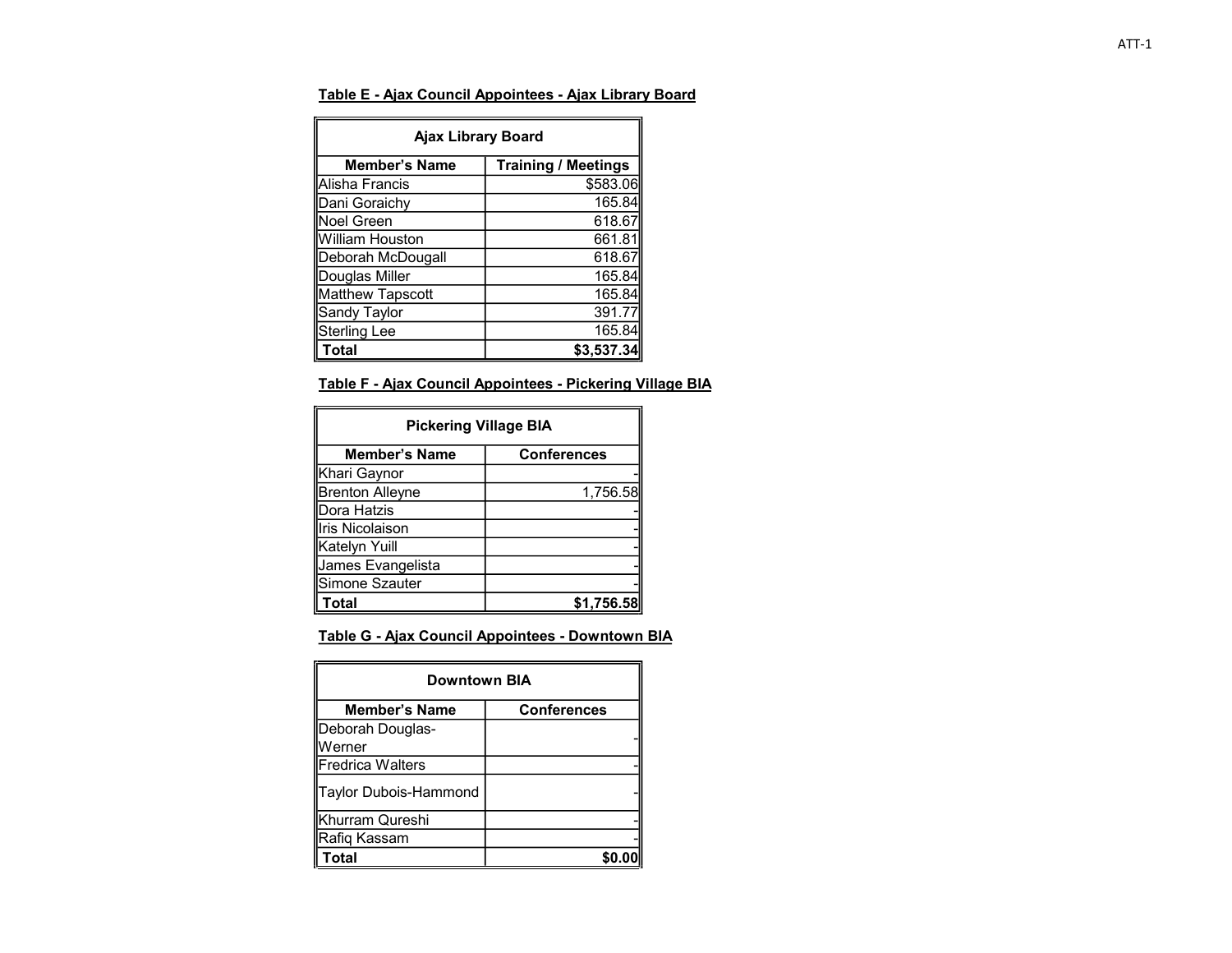### Table H - Ajax Council Appointees - Committee of Adjustment

| <b>Committee of Adjustment</b> |                    |  |
|--------------------------------|--------------------|--|
| <b>Member's Name</b>           | <b>Honorariums</b> |  |
| Wasif Ahmed                    | \$715.00           |  |
| Carolyn Molinari               | 130.00             |  |
| Matthew Milligan               | 140.00             |  |
| Mark Pawelek                   | 585.00             |  |
| Cecil R Ramnauth               | 650.00             |  |
| Lori Roberts                   | 650.00             |  |
| <b>Greg Whitfield</b>          | 830.00             |  |
| Total                          | \$3.700.0          |  |

## Table I - Ajax Council Appointees - Animal Services / Property Standards Committee

| <b>Animal Services / Property Standards</b><br><b>Committee</b> |          |  |
|-----------------------------------------------------------------|----------|--|
| <b>Honorariums</b><br><b>Member's Name</b>                      |          |  |
| Jessica Black                                                   | \$65.00  |  |
| Lynda Foster                                                    | 150.00   |  |
| <b>Tyler Oosterhuis</b>                                         | 130.00   |  |
| Shevaun Pierre                                                  | 130.00   |  |
| David Saunders                                                  | 130.00   |  |
| <b>Total</b>                                                    | \$605.00 |  |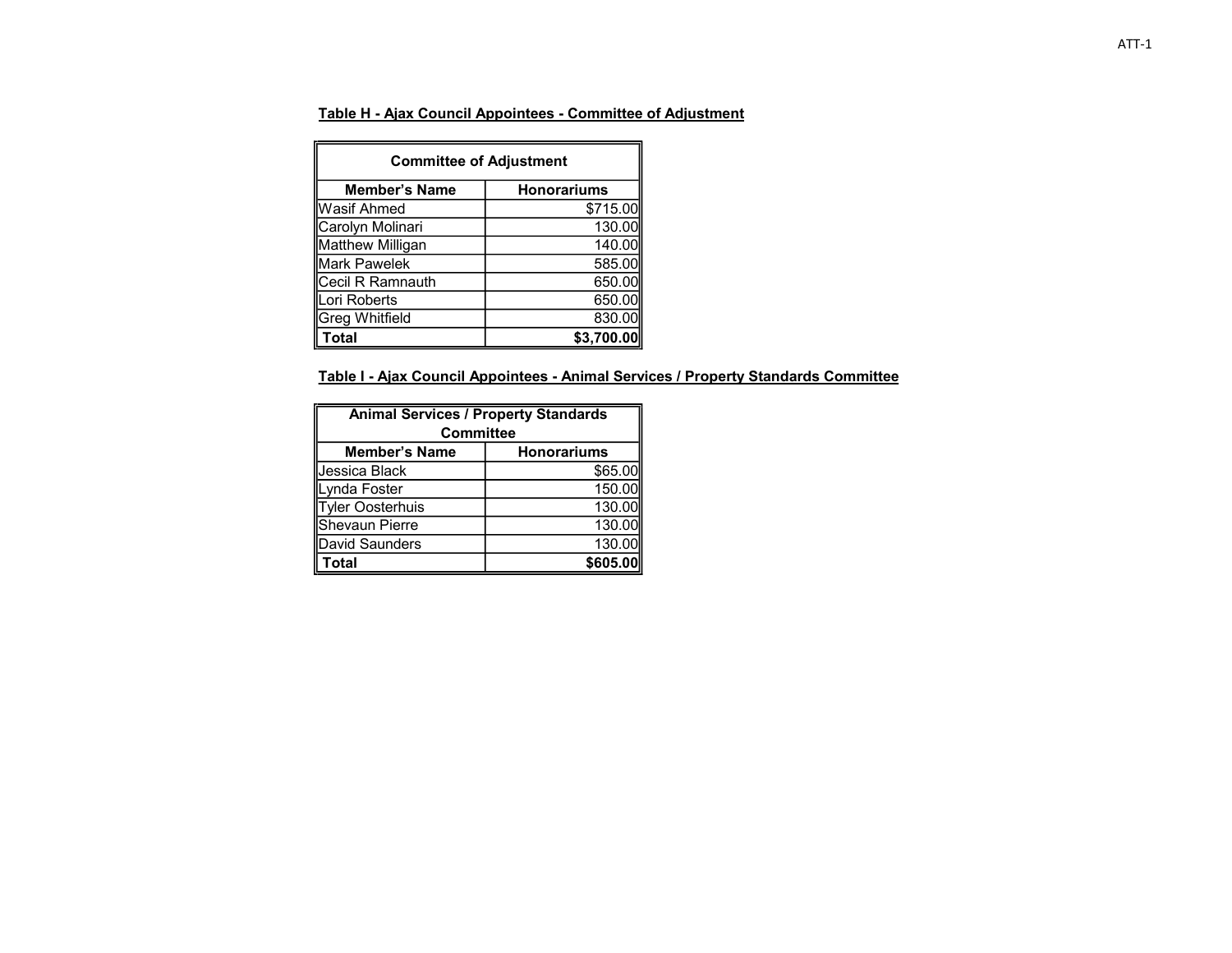## Table J - Ajax Council Appointees - Heritage Advisory Committee

| <b>Heritage Advisory Committee</b> |                    |  |
|------------------------------------|--------------------|--|
| <b>Member's Name</b>               | <b>Conferences</b> |  |
| <b>Bruce Balsdon</b>               |                    |  |
| Beverly Briggs                     |                    |  |
| <b>Neil Burnett</b>                | 56.27              |  |
| Camille Graham                     | 56.27              |  |
| Paul Hébert                        | 56.27              |  |
| Wayne Hingson                      | 56.2               |  |
| Anderson Mendonca                  |                    |  |
| Pam Pryjma                         | 56.2               |  |
| <b>Stephen White</b>               | 933.45             |  |
| Jeff Wood                          |                    |  |
| Lisa Bower                         |                    |  |
| Total                              | \$1,214.8          |  |

#### Table K - Ajax Council Appointees - Compliance (Elections) Audit Committee

| <b>Compliance (Elections) Audit Committee</b> |                    |  |  |
|-----------------------------------------------|--------------------|--|--|
| <b>Member's Name</b>                          | <b>Honorariums</b> |  |  |
|                                               |                    |  |  |
| lAmanda Downs                                 | \$400.00           |  |  |
| lAreeb Khan                                   | 100.00             |  |  |
| Margot Poepjes                                | 400.00             |  |  |
| Shaun Patrick Young                           | 400.00             |  |  |
| Total                                         | \$1,300.00         |  |  |